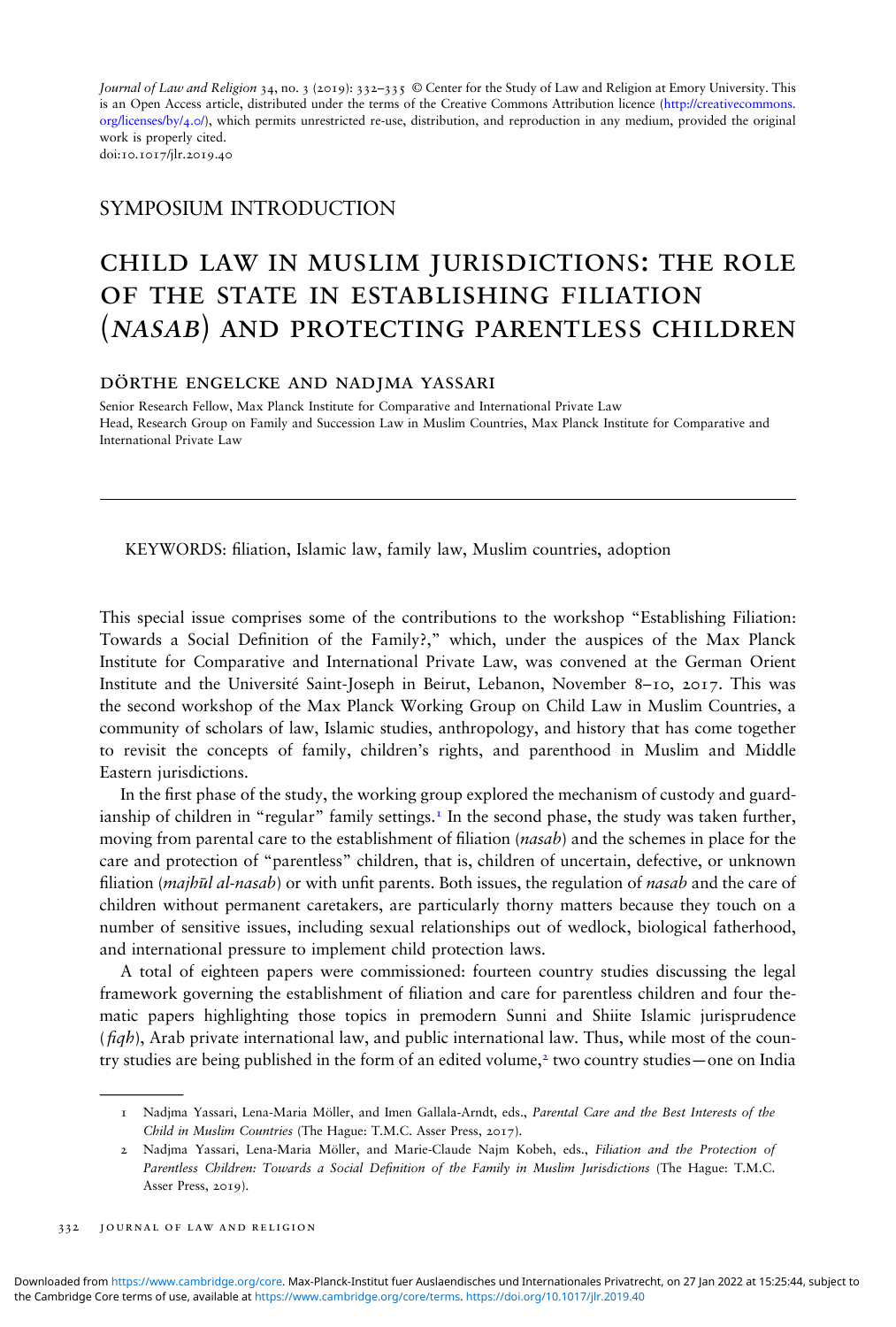written by Jean-Phillippe Dequen and one on Indonesia written by Euis Nurlaelawati and Stijn Cornelis van Huis have been selected for this symposium in the Journal of Law and Religion. These contributions particularly highlight the involvement of the state in regulating *nasab* and organizing child care for destitute children. In addition, two thematic articles complete the picture: the first, by Shaheen Sardar Ali, deals with *nasab* and adoption under public international law. The second, by Dörthe Engelcke, is a comparative analysis of the role of the state in regulating nasab and the placement of children into new families across thirteen jurisdictions. It draws out commonalities and differences across cases and investigates the effects of state involvement on different religious communities.

From a global perspective, paternity has generally been based on the presumption that the mother's husband is the father of the child if that child is procreated in the context of a valid marriage within a certain time frame after the conclusion of that marriage or the date of divorce. Maternity, by contrast, is established through childbirth and most jurisdictions do not link motherhood to the woman's family status. Thus, whereas paternity is firmly linked to the existence of a (valid) marriage, maternity remains a matter of biology.

These aspects are of considerable importance, since children born out of wedlock are not entitled to nasab and, as a result, face serious legal discrimination: they are generally not entitled to carry their (biological) father's name and they have no right to maintenance, nor do they inherit from their father. Beside the legal issues, these children face social stigmatization. This is most evident in the case of single mothers, who continue to find it difficult to establish *nasab* for their children, get a birth certificate, or transfer their nationality to their children.

At the same time, the strict marriage/paternity nexus is somewhat mitigated by various constructions of Islamic law, including the so-called sleeping embryo and the possibility for a child born as a result of erroneous sexual intercourse (al-wat' bi-shubha) to receive nasab under certain circumstances. The acknowledgment ( $iqr\bar{a}r$ ) of filiation, according to which a child of unknown descent can be elevated to the legal status of a legal child through a declaration by the parent-to-be—in most cases the father-to-be—is another example. Legislatures, too, have often gone to considerable length to stretch the definition of what constitutes a marriage to bring children into the safety net of a marital union. The reception of these schemes reflects modern legislatures' concern to afford legal filiation to children, as far as possible, while at the same time trying to avoid any apparent violation of Islamic law. In the process, liation is increasingly being acknowledged as a child's right, rather than a status that results from marriage.

The admission of scientific evidence such as DNA screening in filiation cases reflects this new approach and presents the first state policy that could effectively challenge definitions of filiation within Islamic law. Since *nasab* can be constructed as a legal fiction disregarding biological reality, DNA tests naturally create frictions by questioning these fictions: How do courts assess the value of such tests? Can a DNA test be used to overrule the presumption of paternity within the context of a valid marriage? The answers to these questions often revolve around the interpretation and valuation of the principle of the best interests of the child *(maslahat al-tifl)*, with a careful balancing of the various interests at stake. However, whereas an increased focus on the concept of the best interests of the child is evident across all Muslim and Middle Eastern jurisdictions in the area of custody and led to deviations from those custody rules that are based on Islamic jurisprudence ( $\hat{f}qb$ ),<sup>3</sup> the concept of the best interests of the child has not been introduced in statutory law with respect to nasab, the provisions of which remain largely faithful to classical Islamic law.

<sup>3</sup> See Yassari, Möller, and Gallala-Arndt, Parental Care and the Best Interests of the Child in Muslim Countries, 326.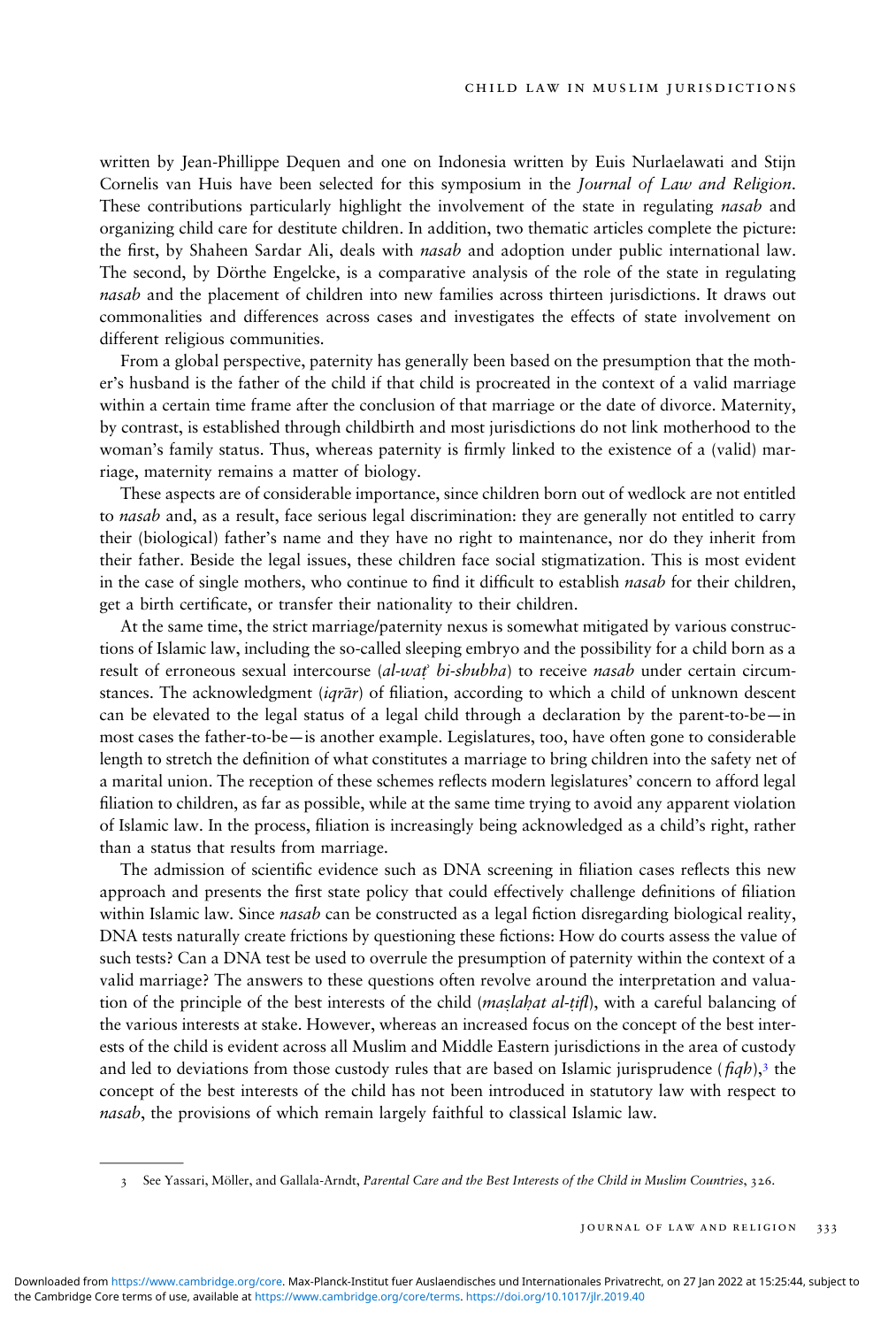A key aspect of the country studies and thematic papers commissioned for the project was the various schemes conceived by the legislatures and the judicature to place children without caretakers into new homes. The articles in this symposium explore the variety of schemes under which these caretakers can be appointed to perform specific tasks or meet certain needs of a child of whom one or both parents are temporarily or permanently absent. The most contentious issue remains the permanent placement of a child into a new family, as premodern Islamic law does not allow adoption. In fact, Tunisia is the only Muslim-majority country that explicitly provides for full adoption and uses the Arabic term tabanni to denote it. Other jurisdictions explicitly forbid tabannī; some have designed other schemes such as riʿāya, ihtidān, hadāna usrīyya, usra badīla or sarparasti to integrate children with unfit caretakers, children of unknown filiation, and foundlings (singular  $laq\bar{t}$ ) into new families. In some cases, aspects of a full child-parent relationship are incorporated into the scheme; in others, the particular rights to inherit and to carry the new parent's name are denied.

One important issue that features in all of the articles in this symposium is the role of the state in the protection of these children. The articles particularly showcase key aspects of state legal pluralism and its impact on the implementation of rules regulating *nasab* and care for these children. The main focus is put on the ways in which *nasab* and the organization of care for children without permanent caretakers operate in jurisdictions that differ with respect to institutional and normative unification.<sup>4</sup> The contributions investigate the effects of these differences on the allocation of *nasab* and the placement of destitute children into new families. India is institutionally unified but lacks normative unification. That means that the court system is unified and (secularly trained) judges apply the family laws of different religious communities in regular state courts, including Muslim family law. Indonesia is an example of institutional and normative semi-unification. The provisions of the 1974 Marriage Law apply to all Indonesians except for those provisions that explicitly stipulate otherwise. Islamic courts have jurisdiction in family matters pertaining to Muslims and general courts adjudicate family law matters for all non-Muslims. In Indonesia, in practice, these religious and regular courts hold concurrent jurisdiction in a number of areas, including nasab and the placement of children into new families. The literature has formulated several theoretical assumptions on the effects of concurrent jurisdiction on the development of Muslim family law and court practice. It has been claimed that concurrent jurisdiction can encourage change because it allows religious group members to opt out of the jurisdiction of a religious court should this court fail to respond to the needs of a group member.5 It has further been argued that competition between regular and religious courts can lead to religious courts becoming more accommodating to what are commonly described as "liberal values" while resistance to liberal values remains stronger in areas in which religious tribunals hold exclusive jurisdiction.<sup>6</sup> Others have stressed that concurrent jurisdiction between secular and shariʿa courts has not led to broad changes within Islamic family law, but has encouraged self-reform within the shari'a judiciary.<sup>7</sup> The

<sup>4</sup> For further discussion on institutional and normative unification, see Yüksel Sezgin, Human Rights under State-Enforced Religious Family Laws in Israel, Egypt, and India (Cambridge: Cambridge University Press,  $2013$ ,  $5-8$ .

<sup>5</sup> Ayelet Shachar, Multicourt Jurisdictions: Cultural Differences and Women's Rights (Cambridge: Cambridge University Press, 2001), 122.

<sup>6</sup> Daphna Hacker, "Religious Tribunals in Democratic States: Lessons from the Israeli Rabbinical Courts," Journal of Law and Religion 27, no. 1 (2012), 59-81, at 80.

<sup>7</sup> Yüksel Sezgin, "Muslim Family Laws in Israel and Greece: Can Non-Muslim Courts Bring about Legal Change in Shari'a?," Islamic Law and Society 25, no. 3 (2018): 235–273, at 238.